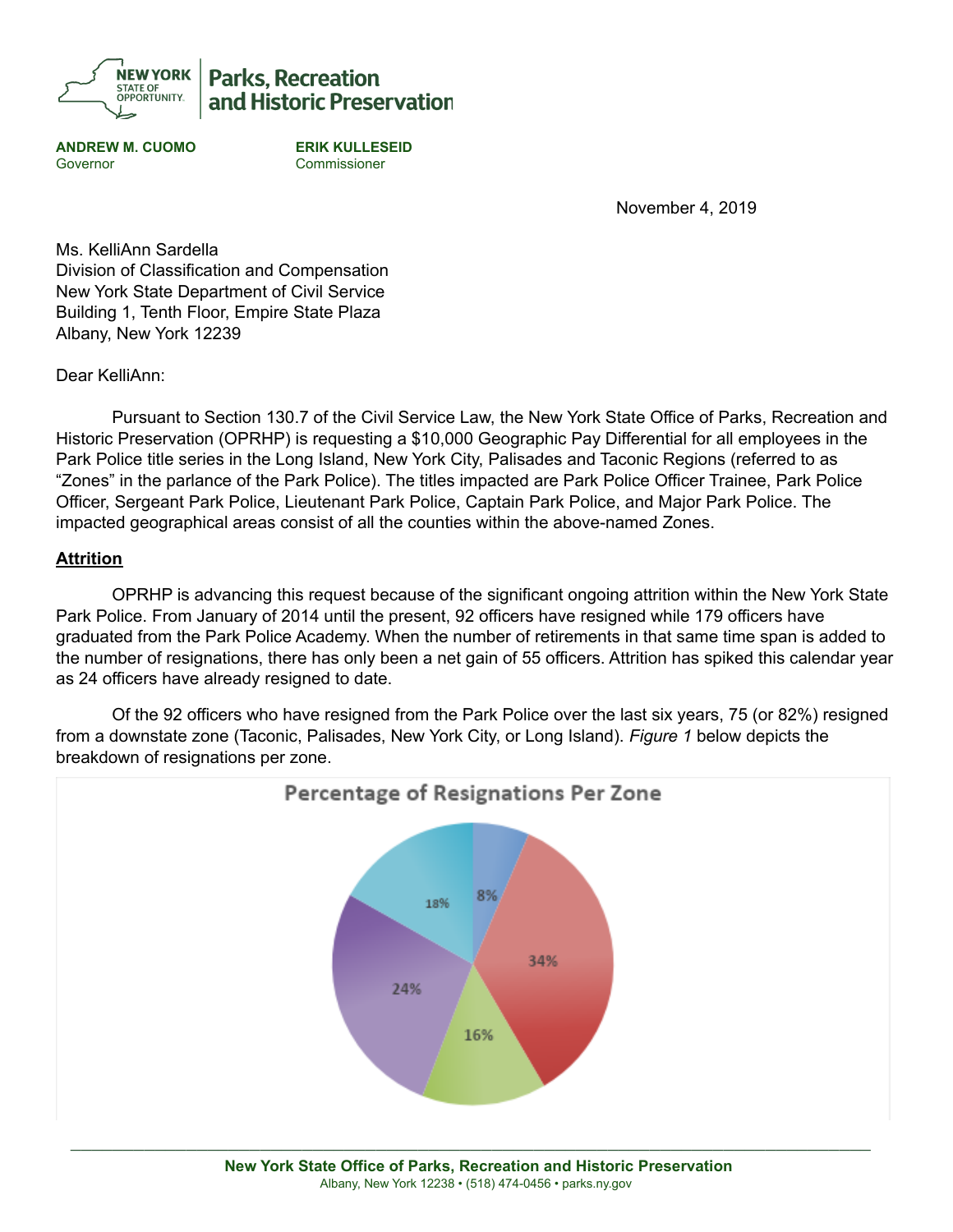#### *Figure1*



*Figure 2*

As you can see above in Figure 2, the four downstate zones have experienced significant attrition and staff turnover in the past six years. The attrition rates were calculated by adding up traditional attrition, such as resignations and retirements, while also factoring in staff movement within the Park Police, which primarily consists of reassignments. Many of the new officers who graduate from the Academy live in Upstate New York. They often serve a short stint (two or three years) in a downstate zone before applying for reassignment to an upstate zone. Not factoring in officer reassignments would significantly under-report the extent of staff turnover in the downstate zones.

### **Salary Comparison and Analysis:**

The salaries that we can offer our officers are not competitive with police departments in the downstate zones. Most municipal police departments will hire our officers without the need to complete another academy and the officer can earn a much higher salary, if not immediately, then within a very short period.

Figure 3 below depicts the difference between the average municipal police officer salary in the Palisades, Taconic, New York City and Long Island Zones, and the corresponding average Park Police Officer salaries. As you can see, the difference in compensation ranges from about \$7,000 to over \$31,000, a percentage difference of 11% to 48%.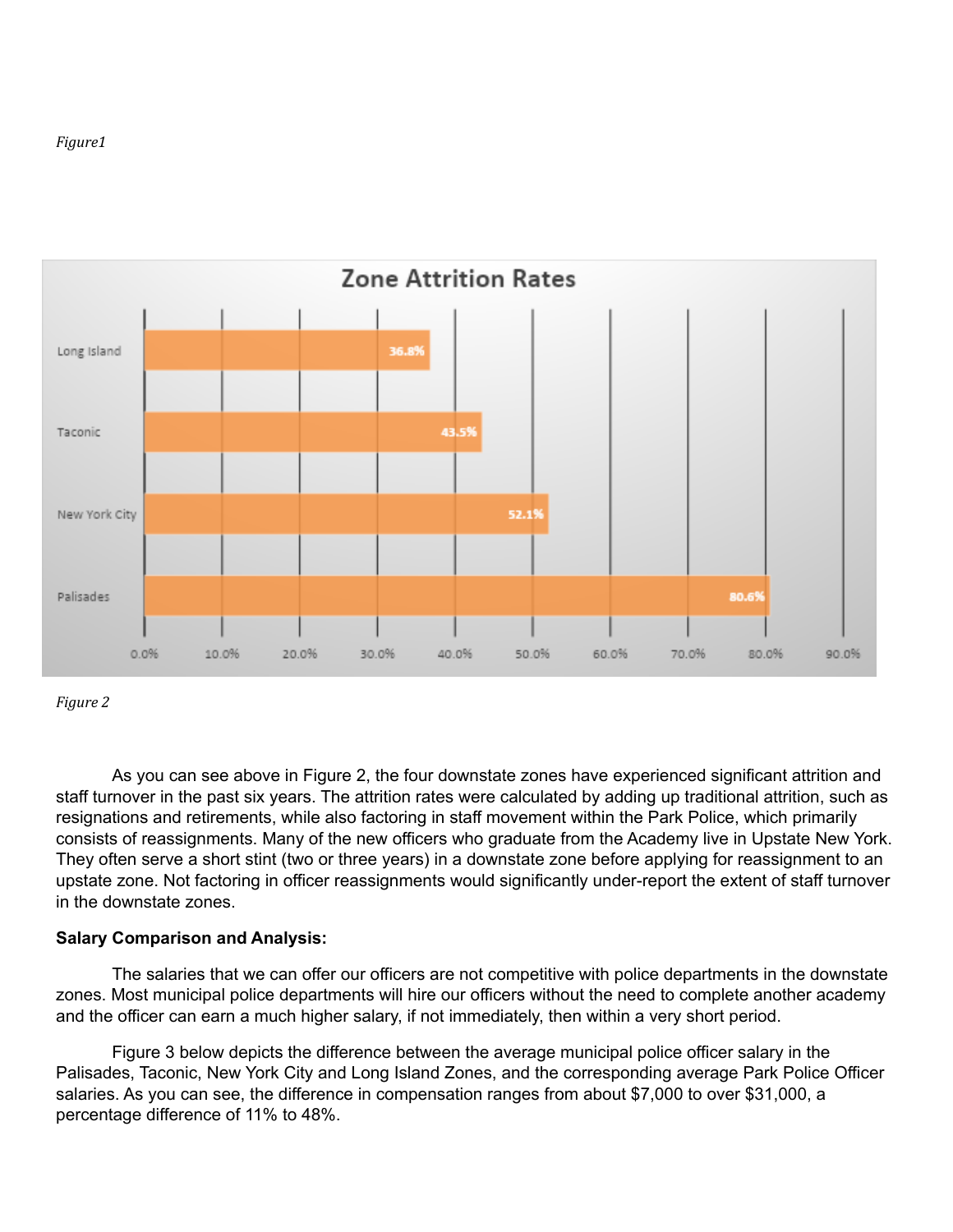

## *Figure 3*

In our analysis, we examined the salaries offered by other police departments that fall within the geographic boundaries of our downstate zones after one year, three years and five years, and compared those to the salaries of Park Police Officers. As you can see in Figure 4 and Table 1 below, Park Police Officers earn between \$1,700 and \$25,000 more than comparable agencies within the first year of employment. However, it is important to note that the agencies with an asterisk in Table 1 have negotiable starting pay, particularly for candidates who join their agency with a previously attained Municipal Police Training Certification. In this case, the salaries would well exceed those of a starting Park Police Officer.

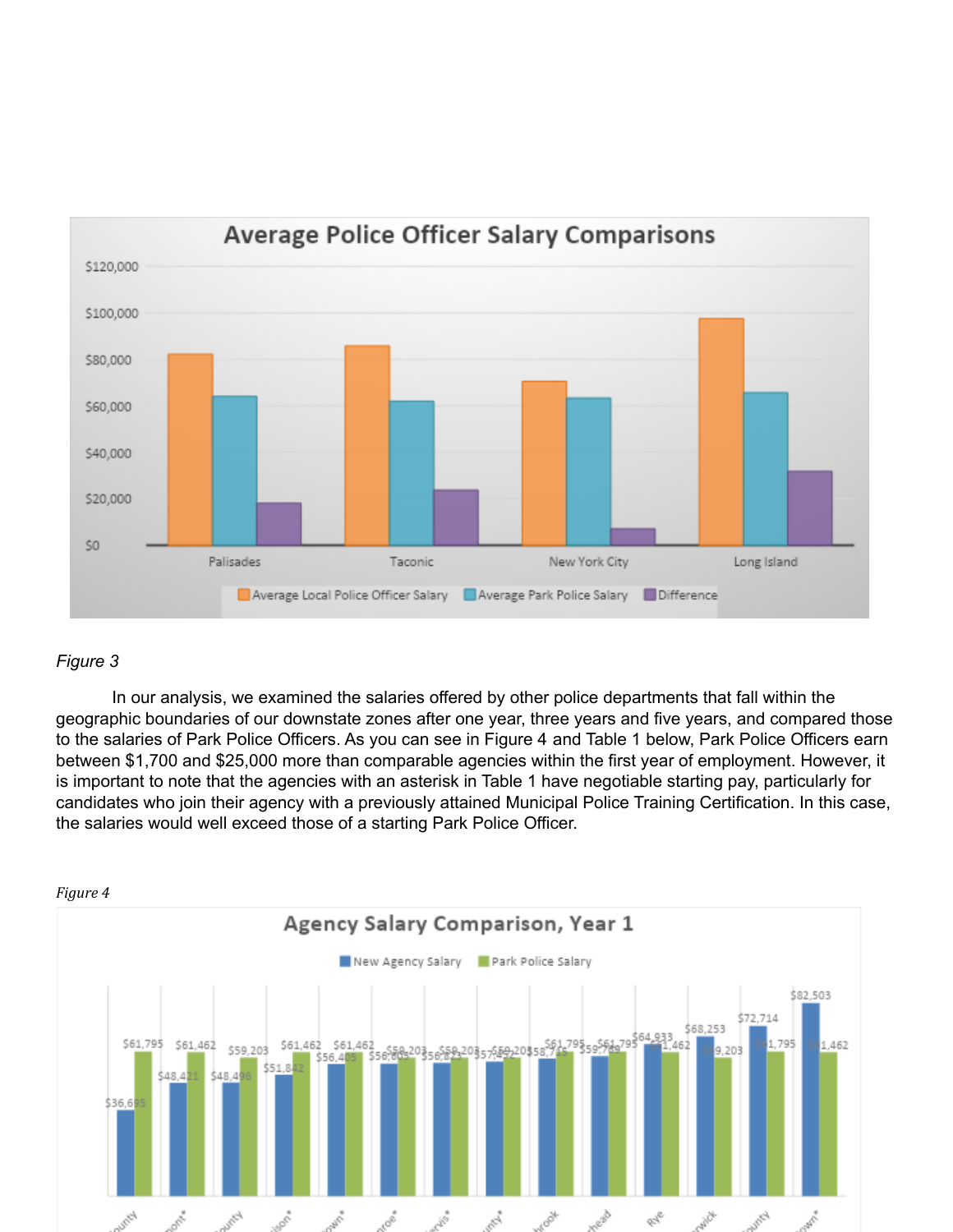| <b>Agency</b>          | <b>Local Agency</b><br><b>Salary</b> | <b>Park Police Salary</b> | <b>Difference</b> |
|------------------------|--------------------------------------|---------------------------|-------------------|
| <b>Nassau County</b>   | \$36,695                             | \$61,795                  | $-$25,100$        |
| Larchmont*             | \$48,421                             | \$61,462                  | $-513,041$        |
| <b>Dutchess County</b> | \$48,496                             | \$59,203                  | $-$10,707$        |
| Harrison*              | \$51,842                             | \$61,462                  | $-59,620$         |
| Yorktown*              | \$56,405                             | \$61,462                  | $-55,057$         |
| Vil. Monroe*           | \$56,605                             | \$59,203                  | $-52,598$         |
| Port Jervis*           | \$56,823                             | \$59,203                  | $-52,380$         |
| <b>Orange County*</b>  | \$57,452                             | \$59,203                  | $-51,751$         |
| Lynbrook               | \$58,715                             | \$61,795                  | $-53,080$         |
| Riverhead              | \$59,769                             | \$61,795                  | $-52,026$         |
| Rye                    | \$64,933                             | \$61,462                  | \$3,471           |
| <b>Warwick</b>         | \$68,253                             | \$59,203                  | \$9,050           |
| <b>Suffolk County</b>  | \$72,714                             | \$61,795                  | \$10,919          |
| Clarkstown*            | \$82,503                             | \$61,462                  | \$21,041          |

*Table 1*

By the third year of employment, the pay gap begins to reverse as seen in *Figure 5* and *Table 2* below.

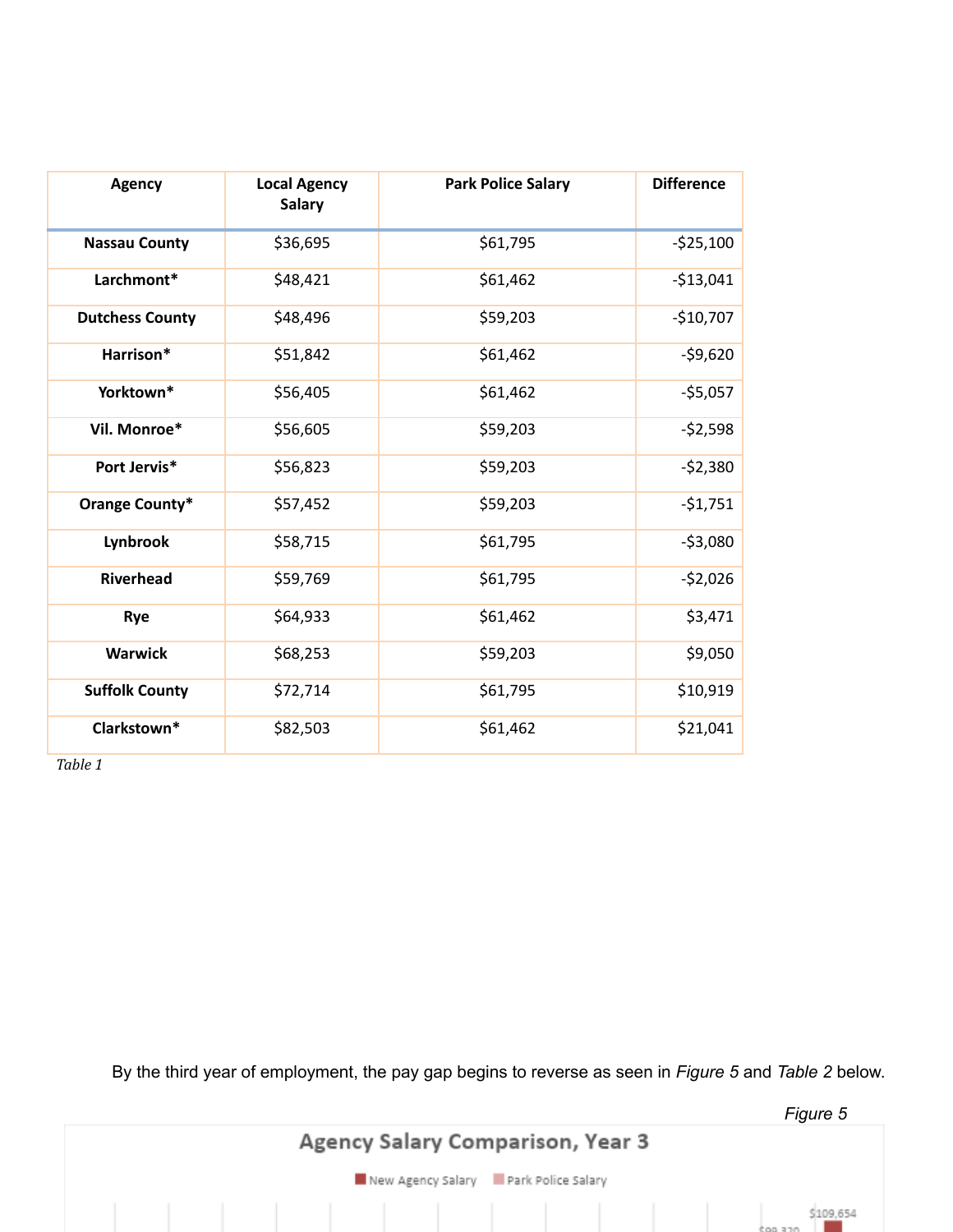| <b>Agency</b>          | <b>Local Agency Salary</b> | <b>Park Police Salary</b> | <b>Difference</b> |
|------------------------|----------------------------|---------------------------|-------------------|
| <b>Nassau County</b>   | \$56,526                   | \$65,543                  | $-59,017$         |
| <b>Dutchess County</b> | \$64,158                   | \$62,951                  | \$1,207           |
| Orange County*         | \$68,327                   | \$62,951                  | \$5,376           |
| <b>Warwick</b>         | \$74,263                   | \$62,951                  | \$11,312          |
| Port Jervis*           | \$75,396                   | \$62,951                  | \$12,445          |
| Rye                    | \$77,934                   | \$65,211                  | \$12,723          |
| Larchmont*             | \$78,073                   | \$65,211                  | \$12,862          |
| Vil. Monroe*           | \$82,280                   | \$62,951                  | \$19,329          |
| Lynbrook*              | \$82,403                   | \$65,543                  | \$16,860          |
| Yorktown               | \$85,523                   | \$65,211                  | \$20,312          |
| Harrison*              | \$85,766                   | \$65,211                  | \$20,555          |
| Riverhead              | \$86,593                   | \$65,543                  | \$21,050          |
| <b>Suffolk County</b>  | \$99,320                   | \$65,543                  | \$33,777          |
| Clarkstown*            | \$109,654                  | \$65,211                  | \$44,443          |

*Table 2*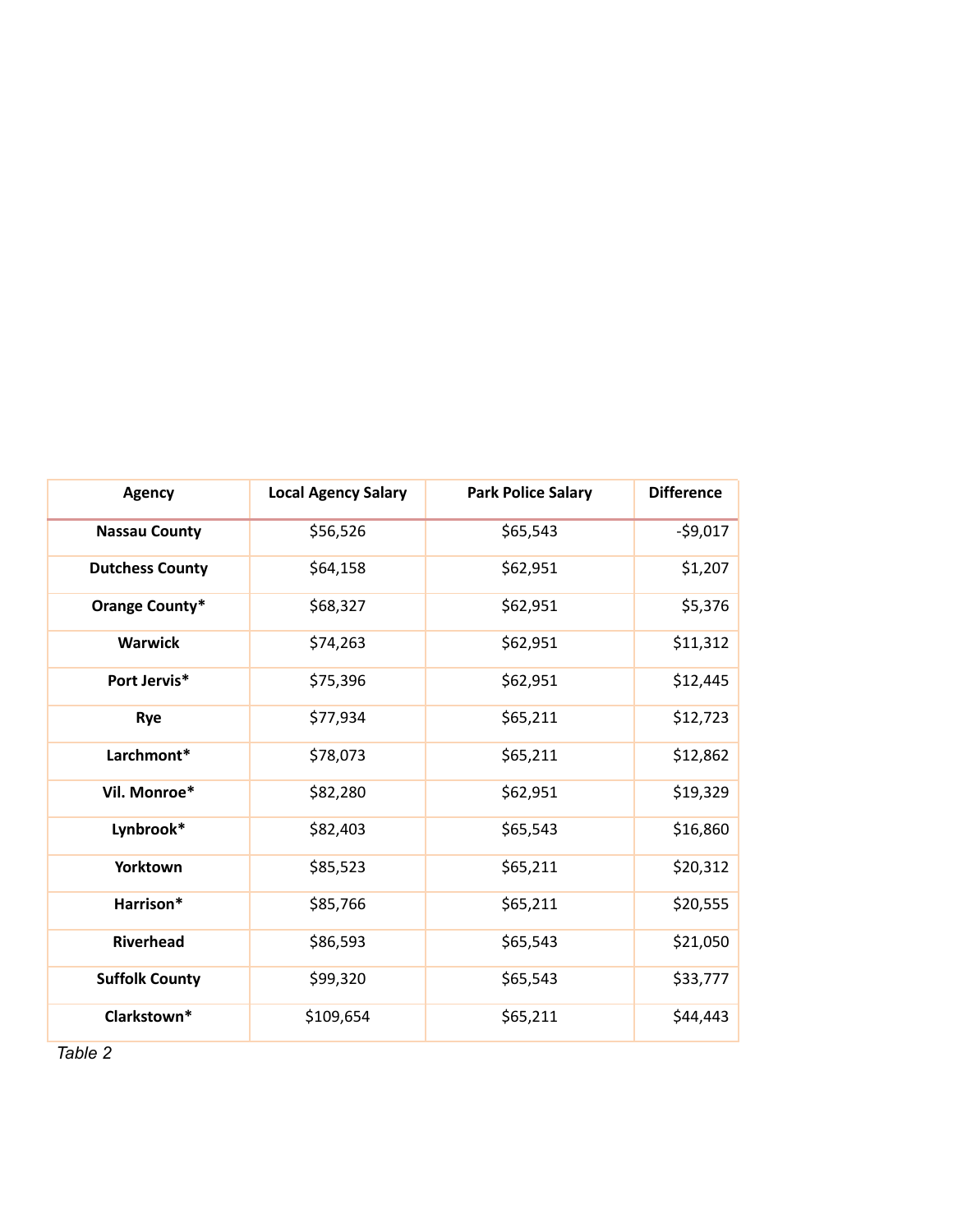After five years of employment, the pay gap between Park Police Officers and municipal police officers grows tremendously, from \$9,000 to \$71,000. Figure 6 shows these disparities.



## *Figure 6*

| Agency                 | <b>Local Agency Salary</b> | <b>Park Police Salary</b> | <b>Difference</b> |
|------------------------|----------------------------|---------------------------|-------------------|
| <b>Nassau County</b>   | \$78,431                   | \$69,291                  | \$9,140           |
| Orange County*         | \$78,523                   | \$66,699                  | \$11,824          |
| <b>Dutchess County</b> | \$80,466                   | \$66,699                  | \$13,767          |
| <b>Warwick</b>         | \$81,086                   | \$66,699                  | \$14,387          |
| Rye                    | \$87,945                   | \$68,959                  | \$18,986          |
| Port Jervis*           | \$87,958                   | \$66,699                  | \$21,259          |
| Vil. Monroe*           | \$92,374                   | \$66,699                  | \$25,675          |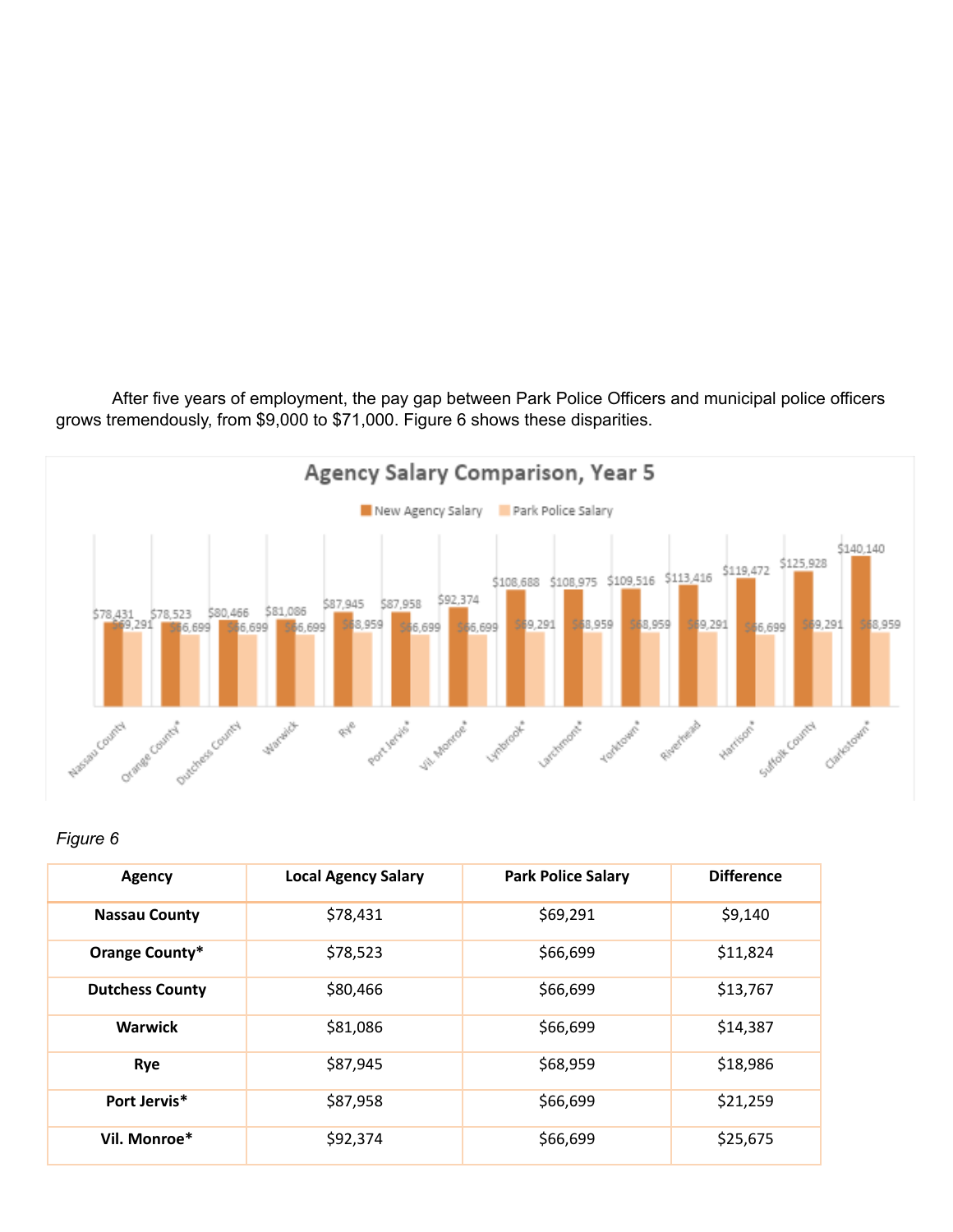| Lynbrook*             | \$108,688 | \$69,291 | \$39,397 |
|-----------------------|-----------|----------|----------|
| Larchmont*            | \$108,975 | \$68,959 | \$40,016 |
| Yorktown*             | \$109,516 | \$68,959 | \$40,557 |
| <b>Riverhead</b>      | \$113,416 | \$69,291 | \$44,125 |
| Harrison*             | \$119,472 | \$66,699 | \$52,773 |
| <b>Suffolk County</b> | \$125,928 | \$69,291 | \$56,637 |
| Clarkstown*           | \$140,140 | \$68,959 | \$71,181 |

*Table 3.*

While Park Police Officers have resigned to pursue employment with many different police departments, the largest percentage of officers have gone to the New York State Police. Almost 30% of the officers who have resigned from the Park Police in the last six years have gone to the New York State Police. As seen in *Figure 7* and *Table 4* below, within the first year of service, the State Police throughout all of New York State earn over 50% more than a Park Police Officer.



*Table 4.*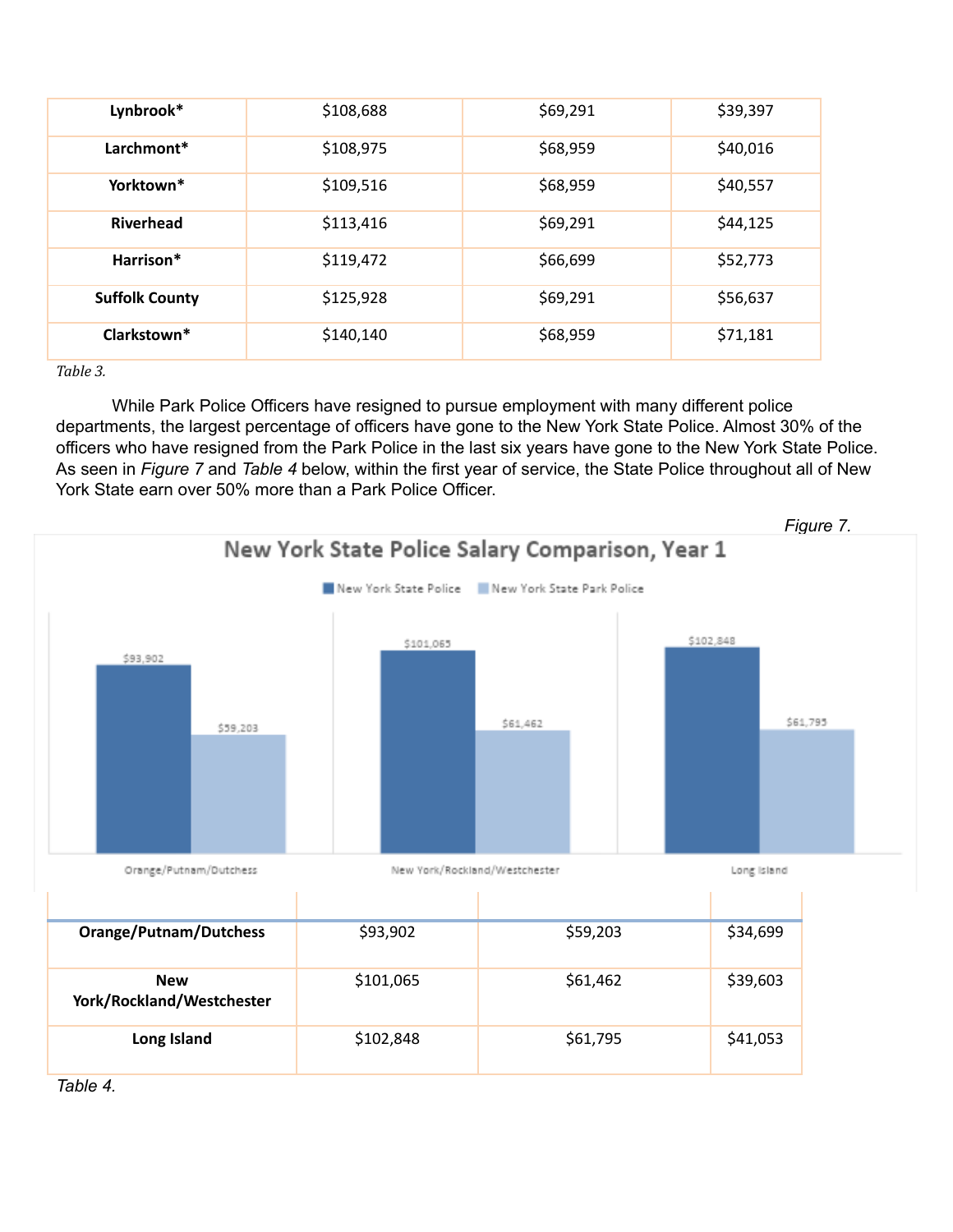By the third year and fifth year of service, the gap is widened to well over 60% and upwards of \$45,000 (see *Figures 8 and 9*, and *Tables 5 and 6* below).



*Figure 8.*

| Zone                                    | <b>New York State Police</b> | <b>New York State Park Police</b> | <b>Difference</b> |
|-----------------------------------------|------------------------------|-----------------------------------|-------------------|
| <b>Orange/Putnam/Dutchess</b>           | \$101,662                    | \$62,951                          | \$38,711          |
| <b>New</b><br>York/Rockland/Westchester | \$108,823                    | \$65,211                          | \$43,612          |
| Long Island                             | \$110,606                    | \$65,543                          | \$45,063          |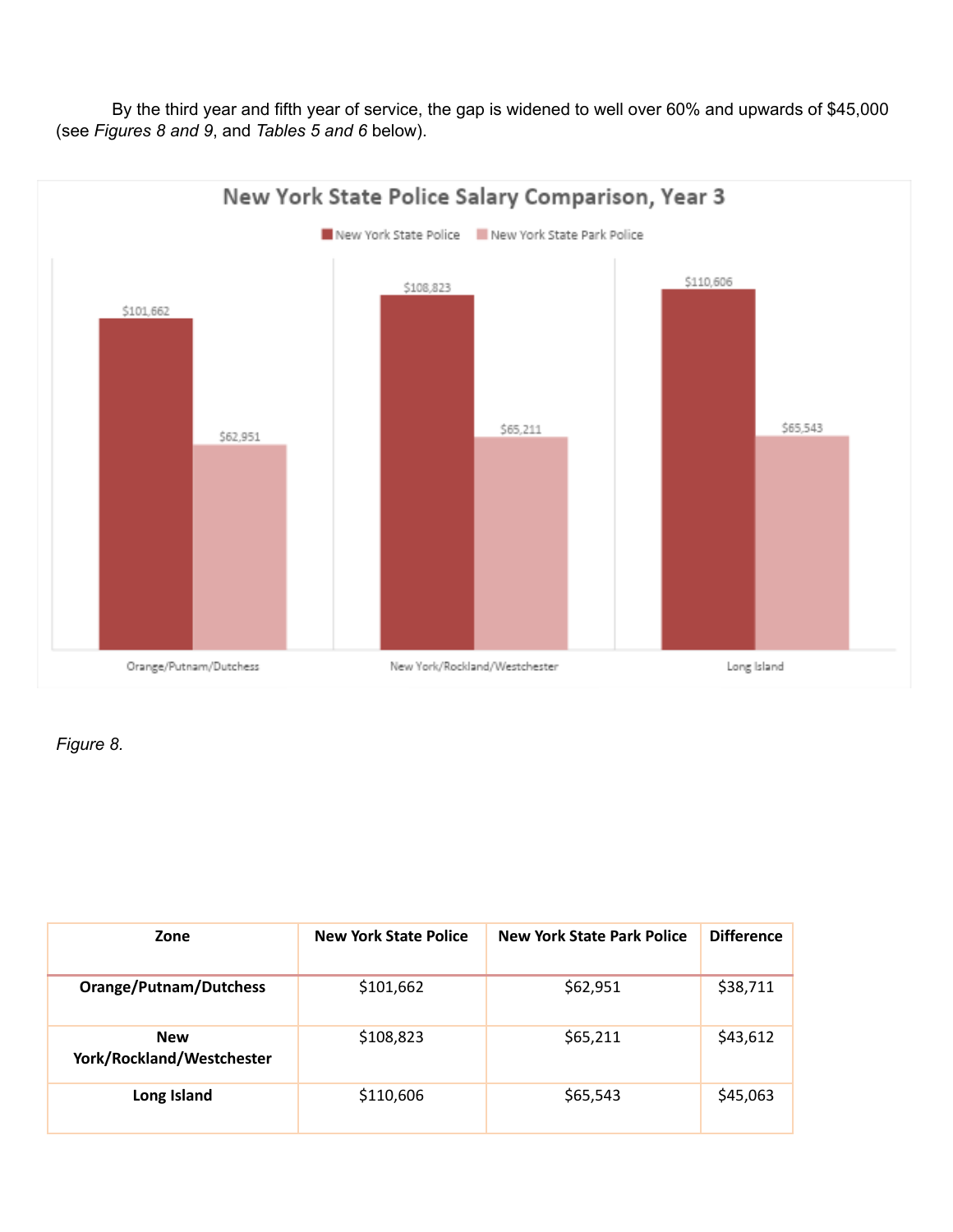



# *Figure 9*

| Zone                          | <b>New York State Police</b> | <b>New York State Park Police</b> | <b>Difference</b> |
|-------------------------------|------------------------------|-----------------------------------|-------------------|
| <b>Orange/Putnam/Dutchess</b> | \$108,935                    | \$66,699                          | \$42,236          |
| New York/Rockland/Westchester | \$116,096                    | \$68,959                          | \$47,137          |
| Long Island                   | \$117,880                    | \$69,291                          | \$48,589          |